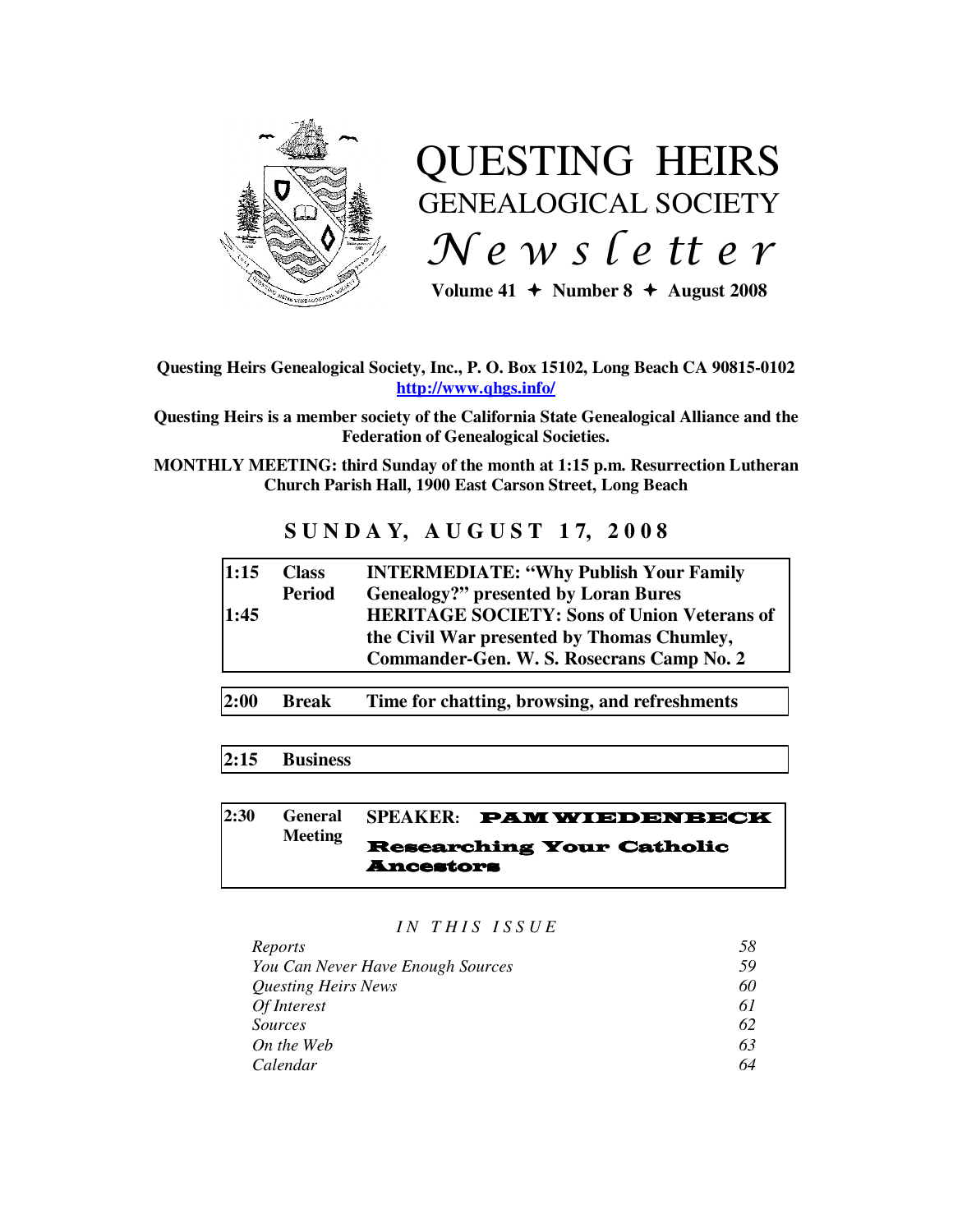## **A U G U S T M E E T I N G**

#### **INTERMEDIATE CLASS Why Publish Your Family Genealogy?**

Our class this month is the first of a three-part series of classes. It will be followed in September by "Publishing Your Family Genealogy Hardcopy," presented by Dave Werts, and will conclude in October with "Publishing Your Family Genealogy Electronically."

#### **LINEAGE/HERITAGE SOCIETY (SUVCW)**

In June we started our series of lineage/heritage society presentations with the United Daughters of the Confederacy. In an effort to provide balance, this month's presentation features one of the five Allied Orders of the Grand Army of the Republic (GAR), the Sons of the Union Veterans of the Civil War. Our presenter, Tom Chumley (a self-described S.O.B.), will briefly touch on the other four Allied Orders also.

#### **SPEAKER: PAM WIEDENBECK**

Pam serves as President and Founder of Plans Made Perfect, LLC. She is a Project Management Professional (PMP), as certified by the Project Management Institute (PMI) and specializes in assisting clients to plan their genealogical projects. She has been active in the Southern California Genealogical Society's research and events for over ten years, including two years as President of the organization. Pam has been a practicing genealogist since 1994 and is a member of the Association of Professional Genealogists. Her research specialties are Catholics, Emigration & Immigration and French-Canadians. Her geographic specialties are New York, Detroit and the Midwest.

As an active community volunteer, Pam has served on the Board of Directors for St. Philip the Apostle school and is an active member of the Pasadena Tournament of Roses, as well as a board member of The La Canada Flintridge Tournament of Roses Association. She has degrees from the University of Michigan, Cal Tech, and Claremont Graduate University.

#### **M E M B E R S H I P R E P O R T Sally DAVIS (562) 429-7803**

JULY MEETING ATTENDANCE Members: 34 Guests: 5

NEW MEMBER Linda DONALDSON Individual 9/08

RENEWAL

Sandra HOLLANDSWORTH Individual 9/09

#### **F I N A N C I A L R E P O R T David WERTS (562) 431-7790**

| June Income               | £. | 46.72       |
|---------------------------|----|-------------|
| June Expenses             | S. | 458.05      |
| <b>Operations Balance</b> |    | \$1,599.43  |
| <b>Investment Balance</b> |    | \$27,263.86 |

#### **R E F R E S H M E N T S Georgie (Peterson) LYONS (562) 432-4908**

Thanks to our July hosts: Terry HAMILTON Jeanette JONES<br>George JOHNSON Polly JOHNSON George JOHNSON

Cheryl TARDIF

Our August hosts will be: Suzanne BOYLES Sally DAVIS Linda RYAN Jeannie SUKOW

*Copyright* © *2008, Questing Heirs Genealogical Society, Inc.* 

*Permission to reprint original items from this publication is granted, provided that the reprint is used for non-commercial, educational purposes, and that the following notice appears at the end of the article: Previously published in Questing Heirs Genealogical Society Newsletter, Vol. 41, No. 8, August 2008.* 

*This newsletter is published monthly as a benefit for members of Questing Heirs; it is not meant to be sold. Those who are unable to attend our meetings but wish to subscribe to the newsletter may purchase a newsletter-only membership for \$12.00 a year. To join, please use the membership application on the outer cover of this newsletter.*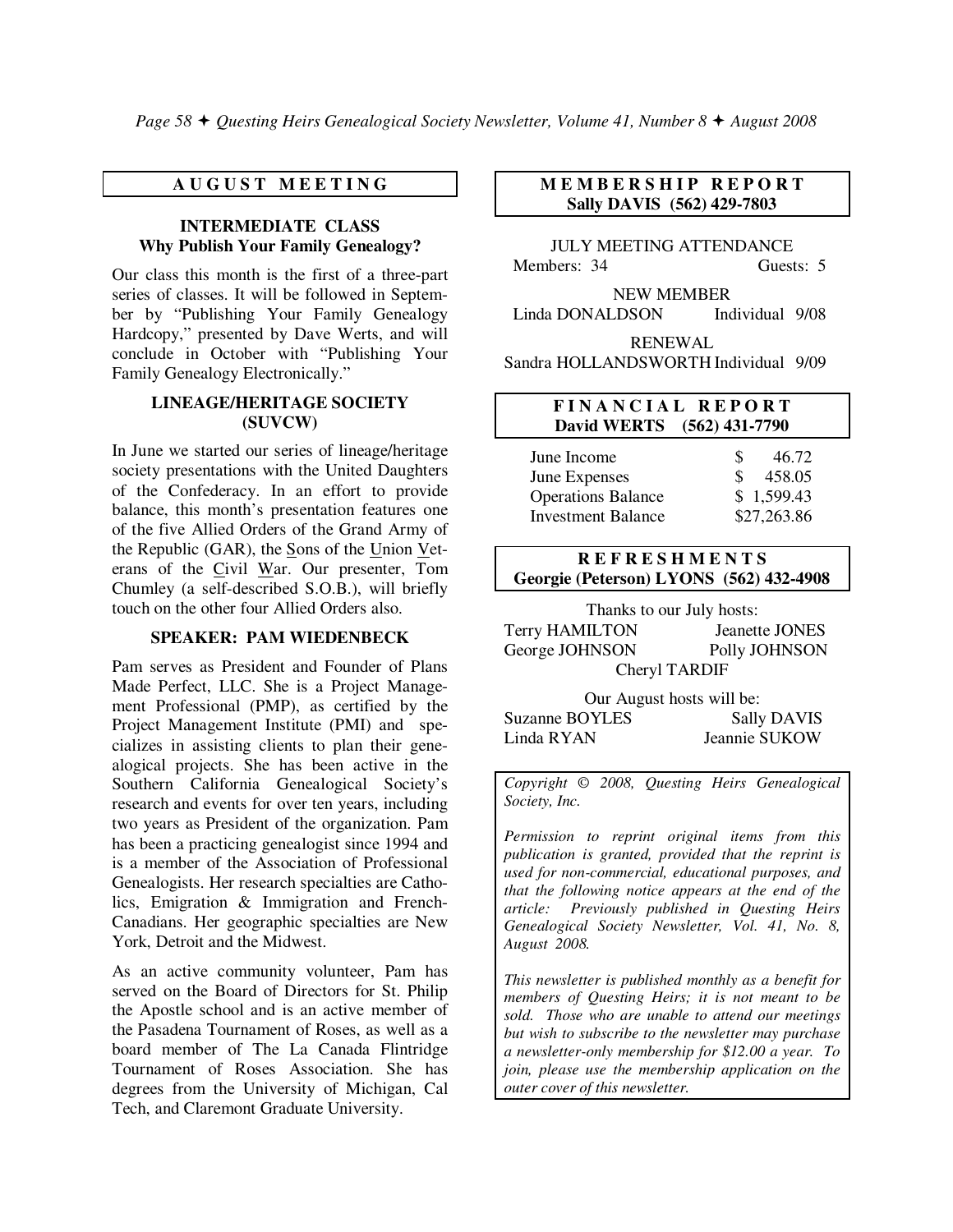## **YOU CAN NEVER HAVE ENOUGH SOURCES**

#### By Rhonda R. McClure

Written for the Learning Center at Genealogy.com, 1 June 2000

A few years ago a discussion erupted on an online bulletin board about the method in which a particular genealogy program handled footnotes to display the source documentation. There were many complaints about the number of "ibids" that the program was generating, as one source had been used to document many different facts. This prompted me to write an article about how the particular genealogy program could print out a bibliography instead of footnotes.

In response to that article, a professional researcher wrote to me suggesting that perhaps the researchers should have been more concerned that they had relied so much on a single source. This got me thinking then, and a published genealogy that I was looking at recently reminded me of this issue.

#### **There Are Never Too Many Sources**

I confess: I belong to the school of thinking that says you can never have too many sources. Of course, the type of sources you rely on is extremely important, with primary documents generally the most reliable. However, there are times when all you will be able to work with will be secondary sources or those that imply the information indirectly. In such a case, it becomes imperative that you amass more than a single source to verify that the information is correct.

Even if a secondary source has been compiled by a well-known and highly respected genealogist, you should still do your best to look for additional resources to back up the suppositions and conclusions found in the secondary source. You just never know when a researcher's conclusions may fall short. With those researchers that have proven themselves, this is often not a problem. However, few newcomers to genealogy know just who can be trusted. By routinely looking for other sources, you can better assure yourself that you won't get led down the wrong trail.

#### **Where Did They Get the Information?**

One issue that few researchers keep in mind when working with different published family histories is the sources those researchers relied on. Very often a researcher will justify a conclusion because they have found the same information in two different published family histories. Unfortunately, more often than not, the published family histories the researcher is relying on may both have gotten erroneous information from the same source originally.

That is why, whenever possible, it is important not to rely on published family histories alone. After all, if the published family history contains some information, they had to get it from somewhere. This means that in many instances you, as the present researcher, should be able to recreate the research. Just be sure to draw your own conclusions. Sometimes it is easy to fall into the trap of not viewing the evidence objectively, but instead, being swayed by the conclusions of the previous research found in the published genealogy.

## **The Ultimate Goal**

While primary documentation is the ultimate goal, oftentimes such documents may not exist, at least not specifically for the event we are trying to prove. Sometimes, our only alternative is to rely on secondary documents. In that case, I often find myself not only citing one source, but also others. I find myself looking at the source documentation from the published genealogy. Or, if they haven't included footnotes, a search of the bibliography to see what other resources I may not be aware of.

When dealing with fellow genealogists, we oftentimes will take what they share with us and

*Continued on page 60*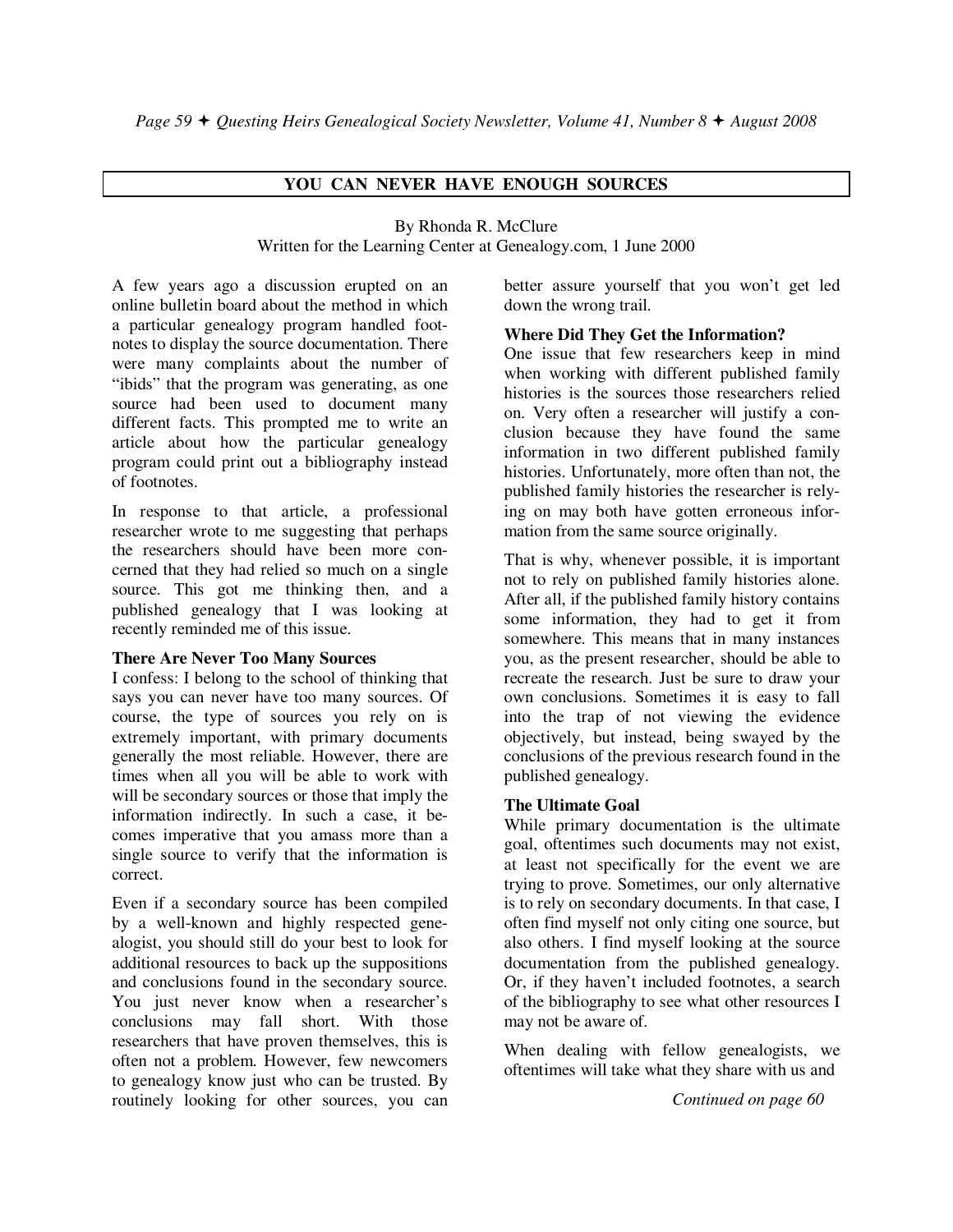## **QUESTING HEIRS NEWS**

#### **PRESIDENT'S MESSAGE**

Can you believe that the summer is almost over? Did you get any extra research in? Well, there's always next year!

Our July meeting, with people sharing their discoveries, was interesting and informative. Thanks to John McCoy for setting it up. I don't know whether I have American Indians in my family, but Dan Bartosz's talk will sure make it easier if I do!

The August meeting will feature the President of the Southern California Genealogical Society as our guest speaker. She will be a good person to learn from!

Don't forget to carpool to our meetings—and visit one of the friendliest genealogy societies in California!

We welcomed several visitors recently, and they asked, "How do I start?"

Since our Beginners instructor, Rellen Owen, is traveling worldwide until our October meeting, IF YOU WOULD LIKE A CLASS ON HOW AND WHERE TO BEGIN, I am willing to get you started on the right track. However, **ONLY IF YOU CONTACT ME TO RESERVE A SPOT** for Sunday, August 17 (our regular meeting day) at 12:30 p.m. in the Board Room of the church.

You can e-mail me at stookesberry@gmail.com or call 562-598-3027 by Friday, August 15 (before 8:00 p.m. in the evening, please).

## Liz

## **RALPHS REWARDS CARD**

As you've probably noticed, the Ralphs grocery chain is replacing its old club card with a new "Rewards" card. The first time you make a purchase using your new Rewards card, show both your old and new cards to the clerk. She will link the two numbers so that all the attributes of the old card will be transferred to the new one.

To be sure your plan for contributions to Questing Heirs is still effective, look at the bottom of your receipt. It should say: "At your request, Ralphs is donating to Questing Heirs Genealogical Society." If you don't see this statement, you can easily register your new card number just as you did the old one.

- 1. Go to www.ralphs.com.
- 2. Click on Community Contribution (at the lower left of your screen).
- 3. Click Sign Up Participant.
- 4. Click Agree.
- 5. Enter our NPO **#84877** and fill in your information.
- 6. Click Submit.
- 7. Print the confirmation screen for your records.

**NOTE: Submissions for the September 2008 Newsletter are due by August 24, 2008.** 

#### *Continued from page 59*

verify it for accuracy. I know that I am always thrilled when I receive information and they have cited a source that I either wasn't aware of or hadn't thought to check. However, when we are working with published materials, oftentimes we don't seem to be as diligent in verifying the accuracy of the information.

#### **In Conclusion**

So, if you are having trouble taking a particular line back further, you may want to step back and re-examine the conclusions you drew based on the source or sources you relied on. See if perhaps there are some other sources that may enhance your understanding of the family unit and those who associated with it.

> Down by the river carved on a rock are these three words: forget me not. *Another old autograph*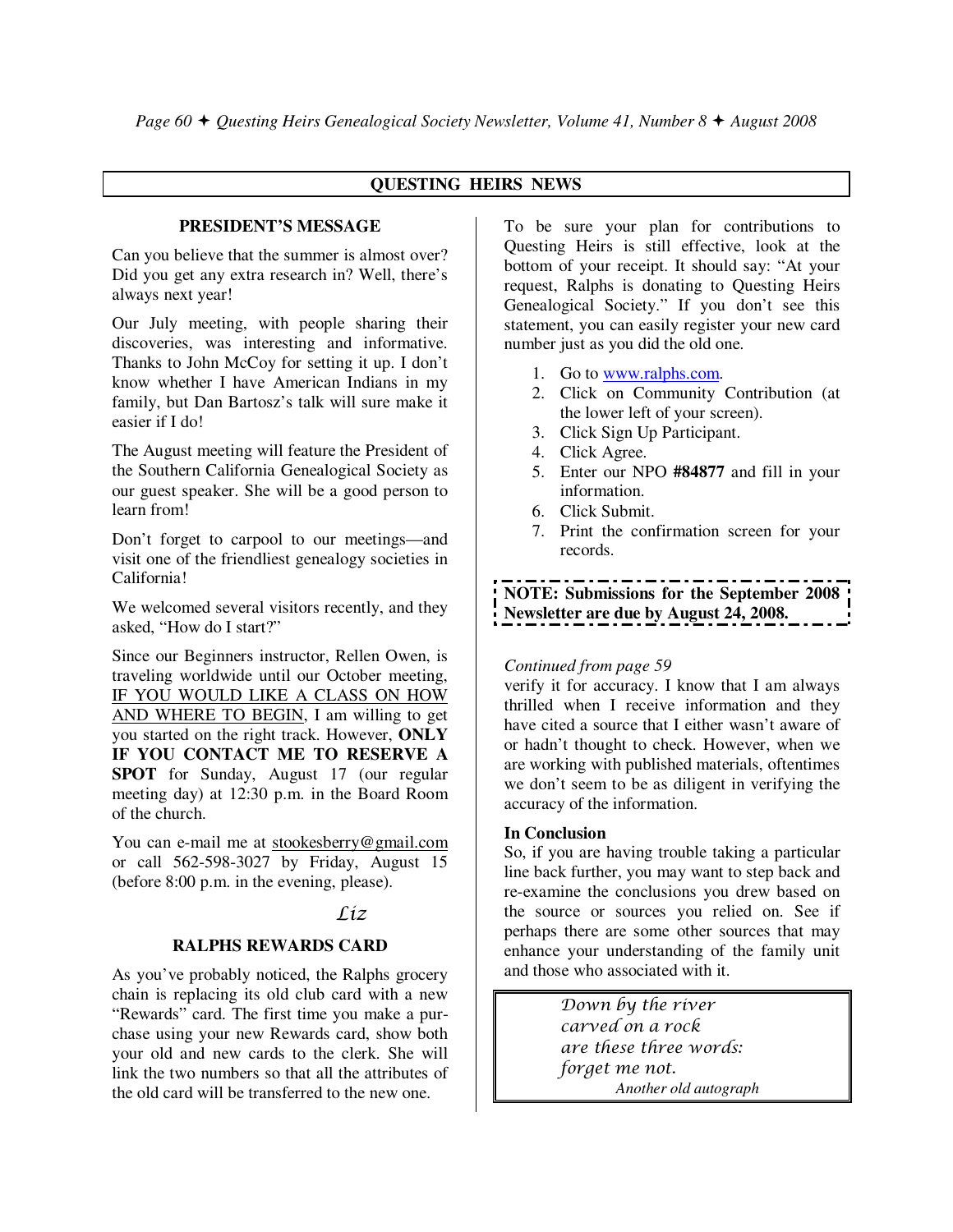## **O F I N T E R E S T**

#### **UPDATE ON GINA**

In our May newsletter, we reported on the progress of the Genetic Information Nondiscrimination Act (GINA). This act was designed to protect Americans against discrimination based on their genetic information with regard to health insurance and employment.

GINA had been debated in Congress for 13 years; but on April 24 it was unanimously passed by the Senate, on May 5 it was passed in the House of Representatives by a vote of 414 to 1, and on May 21 President Bush signed the act into law.

The law will not be implemented immediately, however. The health insurance protections are expected to begin in about a year and the employment rules to take effect in about a year and a half.

#### **CIVIL WAR VETERANS BOOK**  Submitted by Dennis Northcott

A new book titled *Iowa, Kansas and Nebraska Civil War Veterans: Compilation of the Death Rolls of the Departments of Iowa, Kansas and Nebraska, Grand Army of the Republic, 1883- 1948* contains death records of more than 36,000 members of the Grand Army of the Republic (G.A.R.), which was the largest association of Civil War Union veterans. This book is the third in my series of compilations of D.A.R. death rolls. The first two books are titled *Grand Army of the Republic, Department of Illinois: Transcription of the Death Rolls, 1879-1947* and *Indiana Civil War Veterans: Transcription of the Death Rolls of the Department of Indiana, Grand Army of the Republic, 1882-1948.* To see if your ancestor is listed in one of these books, visit www.ngpublications.com. If you would like to order any of the books, send \$30 for each book plus \$4 shipping for the first book and \$1 for each additional book, and mail to: Dennis Northcott, P.O. Box 11801, St. Louis, MO 63105. Make checks payable to Dennis Northcott. Or you can print an order form from the website above. Coming next: Compilation of

the death rolls of the Department of Pennsylvania.

[Editor's Note: Order forms will also be available at our next meeting.]

## **FULLERTON BOY RECEIVES YOUNG PROFESSIONAL SCHOLARSHIP AWARD**

The Association of Professional Genealogists (APG) has named the recipient of the first Young Professional Scholarship award as Michael Melendez of Fullerton, California.

Melendez, a senior at Troy Hill High School in Fullerton, already has a long resumé of genealogical achievements. He performed a 150-hour internship at the Orange Regional Family History Center in California. He completed the Staff Training Program and is currently a staff member at the center.

He is also a member of the Federation of Genealogical Societies' Youth committee, as well as the Future Genealogists Society. As part of his Eagle Scout project, Melendez put on a Beginners Family History Jamboree.

APG provides the award as a scholarship opportunity for a young genealogist to attend its annual Professional Management Conference (PMC). Melendez will attend the PMC conference on September 3, 2008 in Philadelphia, Pennsylvania. The scholarship includes conference registration and a \$500 award toward travel and accommodations. The PMC is held in conjunction with the Federation of Genealogical Societies annual conference.

Candidates for the 2008 award were required to be between the ages of 18 and 25 years as of 1 May 2008, be enrolled as a high school senior, undergraduate, post graduate or graduate within the last twelve months of an accredited university or college, and have at least a 3.0 Grade Point Average.

*Originally published in* UpFront with NGS, *The Online Newsletter of the National Genealogical Society, Vol. 8, No. 7, 1 July 2008.*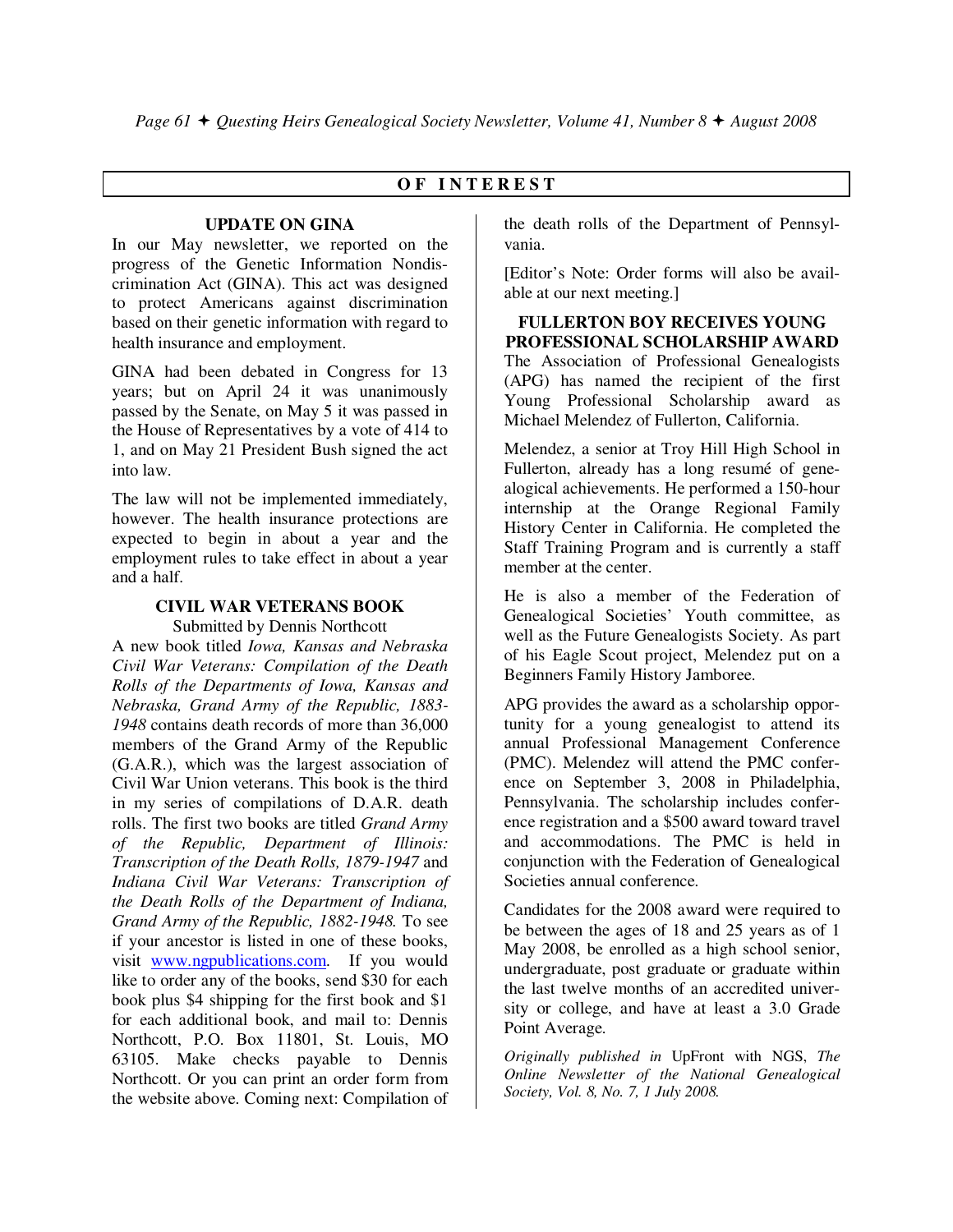## **S O U R C E S**

#### **STATE RESOURCES**

The federal government provides a web page at http://www.usa.gov/Citizen/Topics/History\_Fam ily/State\_Genealogy.shtml that lists genealogy resources by state. There you will find links for all 50 states plus Washington D.C.

The content on each link varies from state to state. Some take you to the state's library or archives. Some sites provide introductory information on the state's history or on genealogical research methods. Some provide links to electronic databases of that state's records.

Content varies too much to describe here, but take a look at the website and see what resources are listed for the states you're interested in. This source will be particularly helpful when you're beginning research in a state that you haven't worked in before.

#### **ARPHAX PUBLISHING**

The first three books in the Texas Land Survey Maps series are now available, starting with Cooke, Lavaca, and Rusk Counties. Plans are to publish one new Texas book each week. At that pace, it will take five years to complete all 254 counties in Texas.

The company asks that Texas researchers be sure and let Arphax Publishing know which counties they prefer to be published first. Requests can either be directed by email to info@arphax.com, via the "Contact" form available from its web-site at www.arphax.com, by phone at 1-800-681-5298, or by mail at 2210 Research Park Blvd., Norman, OK 73069.

Texas is different from other states that entered the Union in and after the  $19<sup>th</sup>$  century because Texas retained its public lands and distributed them by its own methods. It did not follow the same township and section method native to the "public land" states. While parcels may be of just about any shape and size, they are at least discernible and precise. Greg Boyd, creator of the series, feels he has devised a map-size and scale that perfectly presents original Texas landownership to interested researchers.

*The information above was taken from an Arphax Press Release dated 14 May 2008 and printed in Eastman's Online Genealogy Newsletter.* 

#### **STATE E-BOOKS BY NGS**

E-books on the following states are available from the National Genealogical Society, Research in the States Series at the NGS web site at http://www.ngsgenealogy.org.

\*Genealogical Research in Arkansas, 2008 \*Genealogical Research in Illinois, 2007 \*Genealogical Research in Maryland, 2007 \*Genealogical Research in Michigan, 2008 \*Genealogical Research in Missouri, 2007 \*Genealogical Research in Nebraska, 2008 \*Genealogical Research in North Carolina, 2008 \*Genealogical Research in Ohio, 2008 \*Genealogical Research in Oregon, 2007 \*Genealogical Research in Pennsylvania, 2007 \*Genealogical Research in Virginia, 2007 \*Genealogical Research in West Virginia, 2007

Each publication includes a section on archives, libraries, societies, and other research facilities in the respective state, as well as a discussion of the major family history resources available, such as maps, cemetery records, census, city directories, newspapers, military records, tax records, and vital records. In addition, each state includes a discussion of which records are available at the local, county, and state level.

Each publication is 8½"x11" and an average length of 42 pages. Each is currently available as a PDF file, an "e-book" that you can download from the NGS web site. Prices are \$8 for NGS members and \$10 for non-members. [To order a book, go to the NGS web site, choose NGS Publications, then choose Bookstore, and then Research in the States from the Browse by Category menu.]

*The above information was published in* UpFront with NGS, *Vol. 8, No. 7, 1 July 2008.*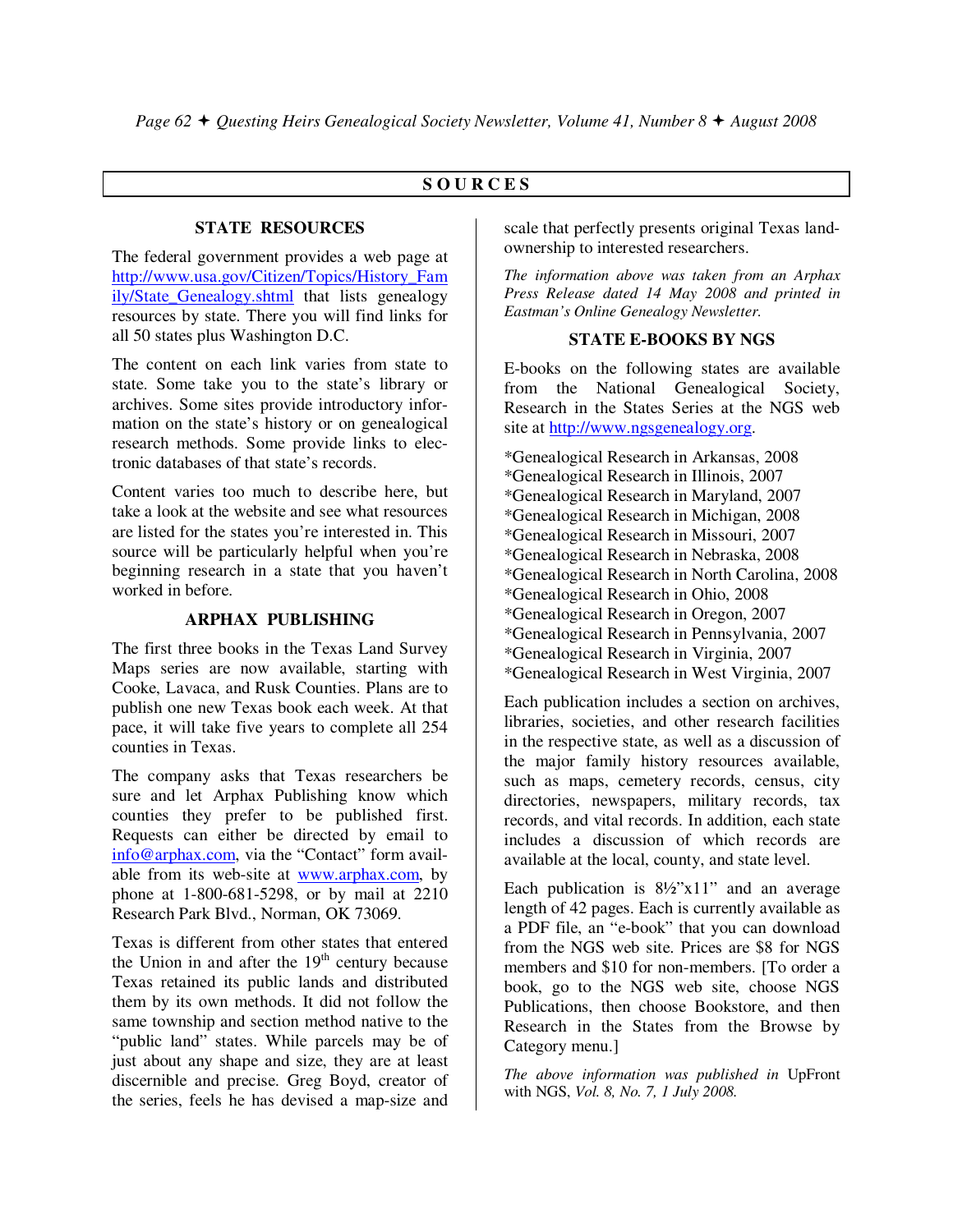## **O N T H E W E B**

#### **TRANSCRIPT 2.3**

This is an interesting program created by Jacob Boerema of the Netherlands. It is free for private non-commercial use and may be downloaded from www.jacobboerema.nl/en/Freeware.htm.

Mr. Boerema explains his program as follows:

"Transcript came into being because of my dissatisfaction with using a separate editor and picture viewer when transcribing digital images of old documents. I always had to switch between the editor and my image viewer when I needed to move the image so the next part would be visible.

"I thought that it should be easier when this could be done from within one program. I couldn't find a program that did this though; so I decided that I would try to write such a program myself, and here is the result.

"The basic idea is very simple. Divide the screen in two parts. In the upper half the image is shown and in the lower half you can edit the text. (As this is not an OCR program, the program does not convert the test. You have to do the transcription yourself.) The size of those windows can be changed as you wish.

"From within the editor you can move the visible part of the image in many ways using shortcuts. You can also use keys to move to the previous or next image in the same directory. Besides that, it is of course possible to use most of the common editor functions also found in other editors…

"By default the program remembers the exact position in the text and image where you were last time and goes back to that position when you start the program.

"Transcript has an extensive help file containing context sensitive help. Use F1 to view this help file. It is advisable to read at least the most important items in this help file before you start using the program."

## **BRITISH SLAVE RECORDS ONLINE**

Ancestry.co.uk has posted 3 million names of slaves held across the British Empire in the early  $19<sup>th</sup>$  century, putting hundreds of thousands of pages of searchable information online to help slaves' descendants research their past. The project uses registers that the British government created between 1813 and 1834 in an effort to stamp out the slave trade by ensuring plantation owners did not buy new slaves…

Records from about 700 registers from 23 British territories and dependencies include name of owner, parish of residence, name, gender, age, and nationality of the slave.

Colonies were required to conduct censuses of slaves and their owners every three years. Records were kept on site and copies submitted to the Office for the Registry of Colonial Slaves. After the office was disbanded, some 200,000 pages of names were placed in the National Archives in Kew, in west London.

Although estimates vary, researchers say tens of millions of African men, women and children were enslaved and shipped to the Caribbean and the Americas. Many of these were sent to British-controlled islands such as Barbados, Jamaica and the Bahamas, where they were forced to work in plantations.

In 1807 The Abolition of Slave Trade Act came into force… To combat illicit transportation following this act many of the British Colonies began keeping registers of black slaves who had been so-called "lawfully enslaved." In 1819 the Office for the Registry of Colonial Slaves was established in London and copies of the slave registers kept by the colonies were sent to this office. Registration generally occurred once every three years. The registers continue through to 1834 when slavery was officially abolished.

*This information is excerpted from an article in Eastman's Online Genealogy Newsletter of 8 Apr 2008 at http://blog. eogn.com. Copyright 2008 by Richard W. Eastman.*